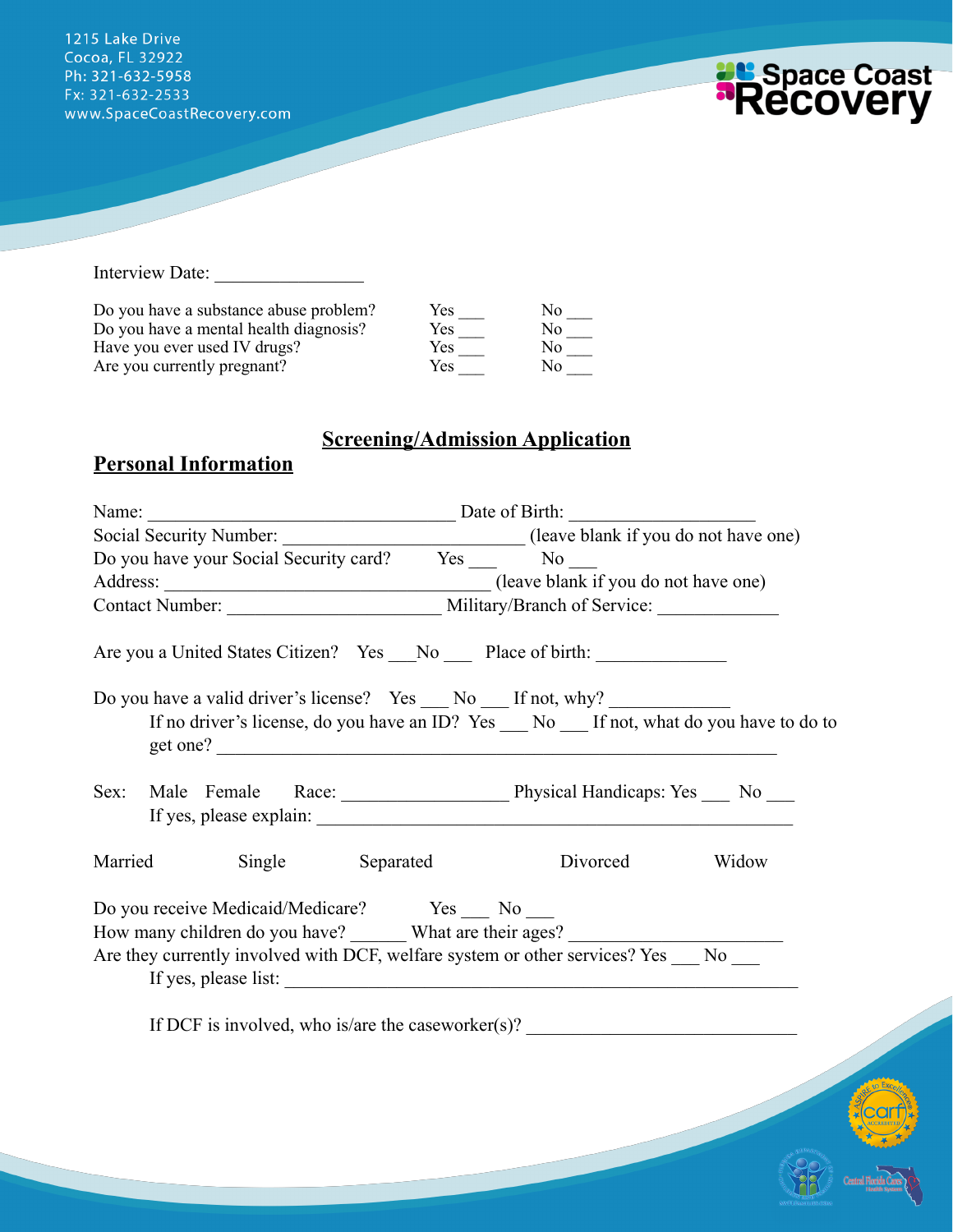Any other pertinent information about your children such as where they are placed with or with whom?  $\blacksquare$ 

# **Psychiatric History**

| Have you ever received counseling for mental health issues?<br>Yes<br>No.                    |  |
|----------------------------------------------------------------------------------------------|--|
| If yes, where and with whom:                                                                 |  |
| Reason?                                                                                      |  |
| Dates of treatment:                                                                          |  |
| Are you currently on any medications? Yes<br>No.                                             |  |
| If yes, what?                                                                                |  |
| Have you ever been diagnosed with a mental health disorder? Yes<br>No                        |  |
| If yes, please list ALL diagnosis given:                                                     |  |
| Have you ever been prescribed medication for a mental health disorder? Yes No                |  |
| If yes, please list medication:                                                              |  |
| Have you ever attempted suicide? Yes __ No __                                                |  |
| If yes, when? Please describe:                                                               |  |
|                                                                                              |  |
| Have you ever needed help with your emotional problems or told someone you needed help?      |  |
| Yes No                                                                                       |  |
| Have you ever been told you have a mental health issue or have you been experiencing anxiety |  |

Have you ever been told you have a mental health issue or have you been experiencing anxiety, depression, any other emotional problems, or hearing voices? Yes  $\frac{1}{\sqrt{1-\frac{1}{n}}}$  No  $\frac{1}{\sqrt{1-\frac{1}{n}}}$ 

## **Substance Abuse History**

| Do you drink alcohol?                                                  | Yes<br>$No \_$ |                     |  |
|------------------------------------------------------------------------|----------------|---------------------|--|
| Have you ever experimented with drugs?                                 | Yes            | No No               |  |
| Have you ever felt you ought to cut down on your drinking or drug use? | Yes            | $No$ <sub>___</sub> |  |
| Have people annoyed you by criticizing your drinking or drug use?      |                | $Yes$ No $\_\_$     |  |
| Have you ever felt bad or guilty about your drinking or drug use?      | Yes            | No No               |  |
| Have you ever had a drink or used drugs first thing in the morning to  |                |                     |  |
| steady your nerves or get rid of a hangover?                           | $Yes \_$       | No No               |  |
| Are you an IV drug user? Yes<br>$No \_$<br>Longest period of sobriety? |                |                     |  |
|                                                                        |                |                     |  |
| $\overline{3}$                                                         |                |                     |  |
| <b><i>Pu</i> Space Coast</b><br><b>ReCOVEry</b>                        |                |                     |  |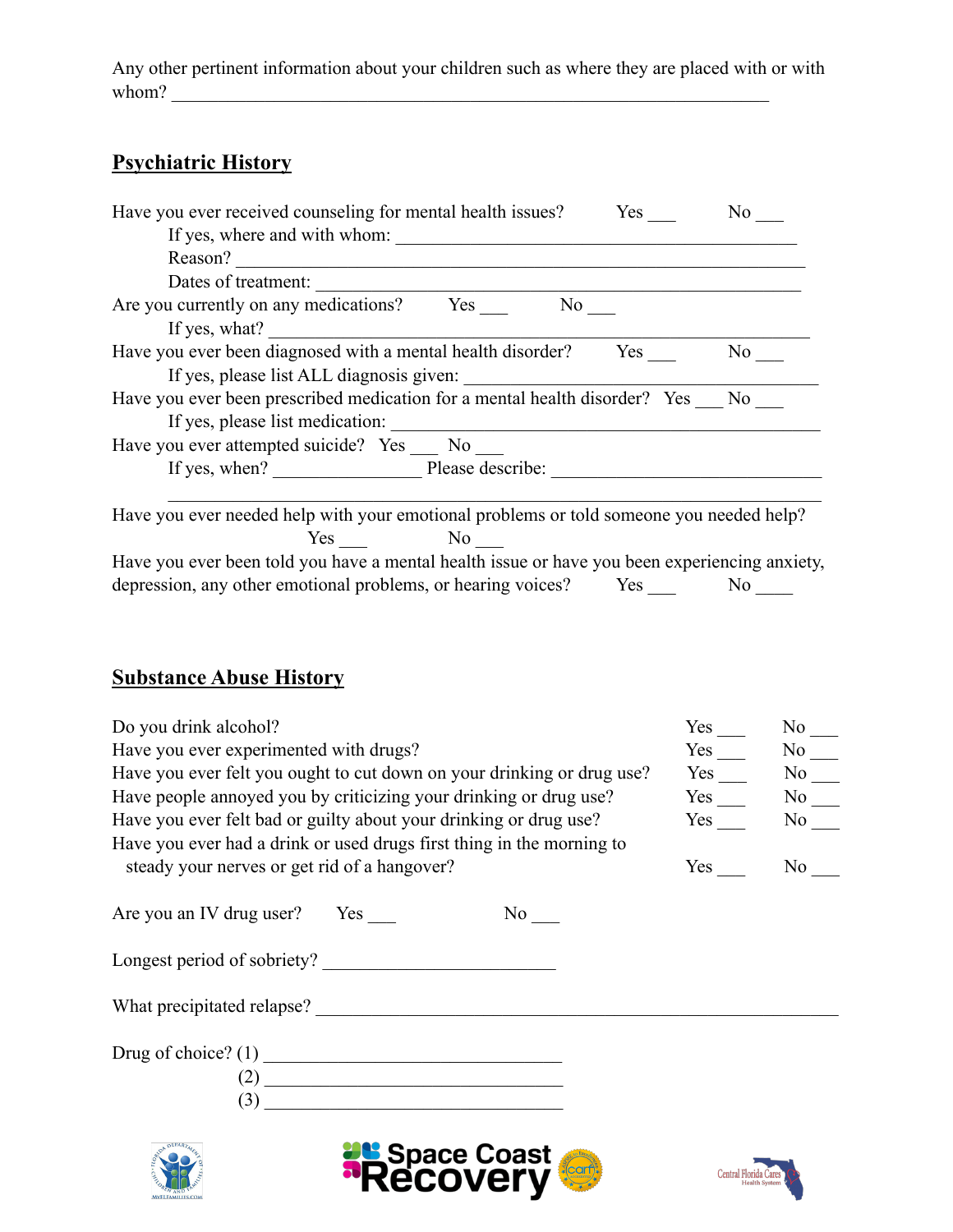# **Substance Use History**

| <b>Substance</b>                         | <b>Age Use Began</b>                                                                                                 | <b>Frequency</b>                                                                                                          | <b>Route Administered</b>                                                                                             | <b>Last Used On</b> |
|------------------------------------------|----------------------------------------------------------------------------------------------------------------------|---------------------------------------------------------------------------------------------------------------------------|-----------------------------------------------------------------------------------------------------------------------|---------------------|
|                                          |                                                                                                                      |                                                                                                                           |                                                                                                                       |                     |
| Marijuana                                | <u> 1990 - Johann Barnett, fransk politiker</u>                                                                      |                                                                                                                           | <u> 1990 - Johann Barn, mars ann an t-Amhair ann an t-</u>                                                            |                     |
| Opiates<br>Heroin, Dilaudid, Lortab      | <u> 1980 - Jan Salaman III, masa ka</u>                                                                              | <u> Alexandria (Carlo Carlo Carlo Carlo Carlo Carlo Carlo Carlo Carlo Carlo Carlo Carlo Carlo Carlo Carlo Carlo Carlo</u> |                                                                                                                       |                     |
| Oxy                                      | Oxycodone, OxyContin, Percocet, Roxicet                                                                              | <u> Albanya di Barat di Barat di Barat di Barat di Barat di Barat di Barat di Barat di Barat di Barat di Barat d</u>      | <u> Alexandria de la contrada de la contrada de la contrada de la contrada de la contrada de la contrada de la c</u>  |                     |
| Alcohol                                  |                                                                                                                      |                                                                                                                           |                                                                                                                       |                     |
| Benzodiazepine<br>Valium, Xanax, Librium | <u> 1990 - Jan Jawa Barat, prima prima prima prima prima prima prima prima prima prima prima prima prima prima p</u> |                                                                                                                           | <u> 1980 - Andrea State Barbara, política establecera en la contrada de la contrada de la contrada de la contrada</u> |                     |
| Cocaine                                  |                                                                                                                      |                                                                                                                           |                                                                                                                       |                     |
| Crack                                    |                                                                                                                      |                                                                                                                           | <u> 1989 - Johann John Stein, fransk politik (</u>                                                                    |                     |
| Other<br>XTC, Meth, PCP, Suboxen, etc.   |                                                                                                                      |                                                                                                                           |                                                                                                                       |                     |
|                                          | <b>Substance Abuse Treatment History</b>                                                                             |                                                                                                                           |                                                                                                                       |                     |
| <b>Facility Name</b>                     | <b>Residential/Outpatient</b>                                                                                        |                                                                                                                           | <b>Dates at Facility</b>                                                                                              | <b>Outcome</b>      |
|                                          |                                                                                                                      |                                                                                                                           |                                                                                                                       |                     |
|                                          |                                                                                                                      |                                                                                                                           |                                                                                                                       |                     |





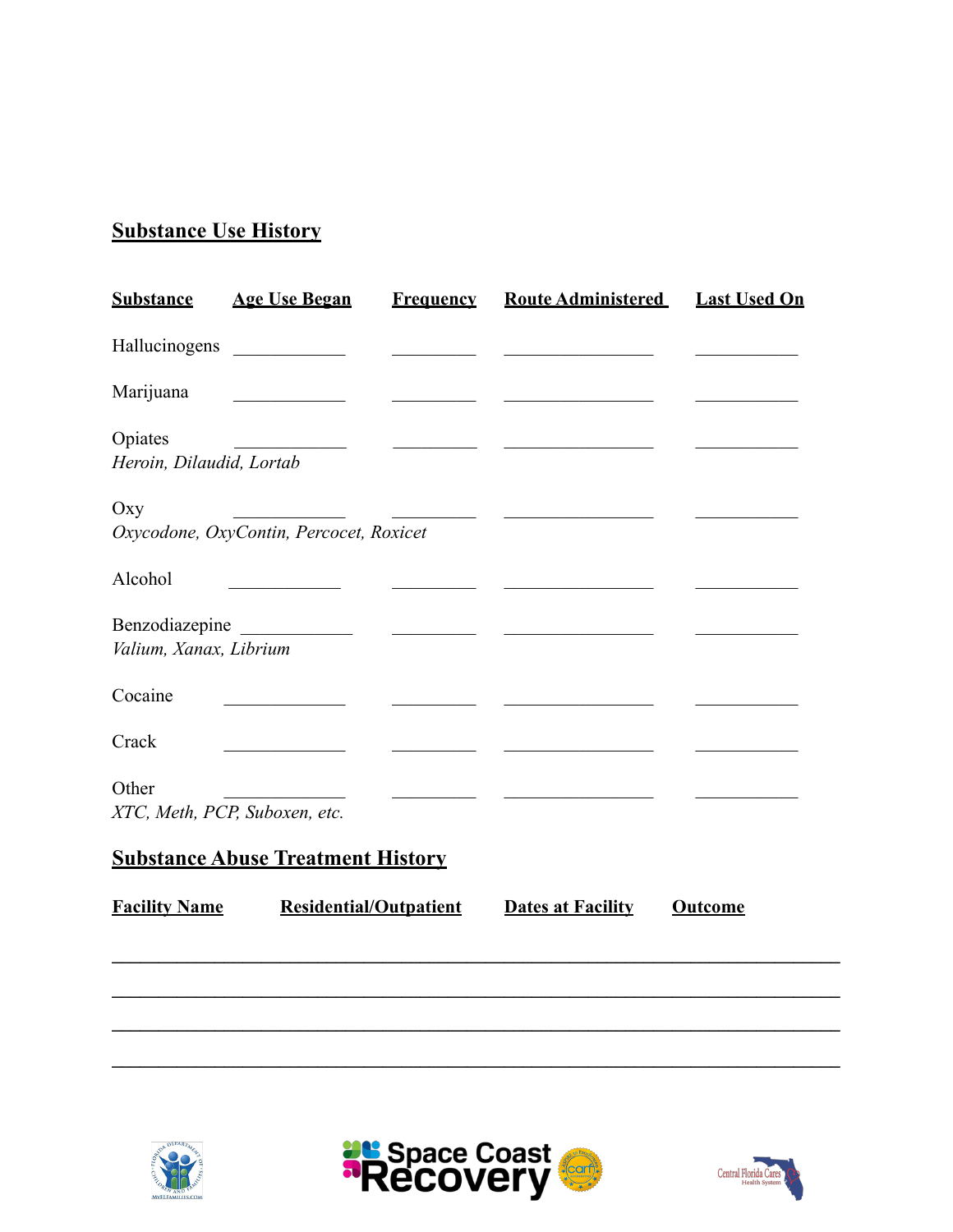Any other substance abuse information not asked?

Our staff is committed to help you deal with any substance abuse and/or emotional problems you may have, but we can only do this if we are aware of your problems. Please list any further information we did not ask that you think could be helpful:

 $\mathcal{L}_\mathcal{L} = \{ \mathcal{L}_\mathcal{L} = \{ \mathcal{L}_\mathcal{L} = \{ \mathcal{L}_\mathcal{L} = \{ \mathcal{L}_\mathcal{L} = \{ \mathcal{L}_\mathcal{L} = \{ \mathcal{L}_\mathcal{L} = \{ \mathcal{L}_\mathcal{L} = \{ \mathcal{L}_\mathcal{L} = \{ \mathcal{L}_\mathcal{L} = \{ \mathcal{L}_\mathcal{L} = \{ \mathcal{L}_\mathcal{L} = \{ \mathcal{L}_\mathcal{L} = \{ \mathcal{L}_\mathcal{L} = \{ \mathcal{L}_\mathcal{$  $\mathcal{L}_\mathcal{L} = \{ \mathcal{L}_\mathcal{L} = \{ \mathcal{L}_\mathcal{L} = \{ \mathcal{L}_\mathcal{L} = \{ \mathcal{L}_\mathcal{L} = \{ \mathcal{L}_\mathcal{L} = \{ \mathcal{L}_\mathcal{L} = \{ \mathcal{L}_\mathcal{L} = \{ \mathcal{L}_\mathcal{L} = \{ \mathcal{L}_\mathcal{L} = \{ \mathcal{L}_\mathcal{L} = \{ \mathcal{L}_\mathcal{L} = \{ \mathcal{L}_\mathcal{L} = \{ \mathcal{L}_\mathcal{L} = \{ \mathcal{L}_\mathcal{$  $\mathcal{L}_\mathcal{L} = \{ \mathcal{L}_\mathcal{L} = \{ \mathcal{L}_\mathcal{L} = \{ \mathcal{L}_\mathcal{L} = \{ \mathcal{L}_\mathcal{L} = \{ \mathcal{L}_\mathcal{L} = \{ \mathcal{L}_\mathcal{L} = \{ \mathcal{L}_\mathcal{L} = \{ \mathcal{L}_\mathcal{L} = \{ \mathcal{L}_\mathcal{L} = \{ \mathcal{L}_\mathcal{L} = \{ \mathcal{L}_\mathcal{L} = \{ \mathcal{L}_\mathcal{L} = \{ \mathcal{L}_\mathcal{L} = \{ \mathcal{L}_\mathcal{$  $\mathcal{L}_\mathcal{L} = \{ \mathcal{L}_\mathcal{L} = \{ \mathcal{L}_\mathcal{L} = \{ \mathcal{L}_\mathcal{L} = \{ \mathcal{L}_\mathcal{L} = \{ \mathcal{L}_\mathcal{L} = \{ \mathcal{L}_\mathcal{L} = \{ \mathcal{L}_\mathcal{L} = \{ \mathcal{L}_\mathcal{L} = \{ \mathcal{L}_\mathcal{L} = \{ \mathcal{L}_\mathcal{L} = \{ \mathcal{L}_\mathcal{L} = \{ \mathcal{L}_\mathcal{L} = \{ \mathcal{L}_\mathcal{L} = \{ \mathcal{L}_\mathcal{$  $\mathcal{L}_\mathcal{L} = \mathcal{L}_\mathcal{L} = \mathcal{L}_\mathcal{L} = \mathcal{L}_\mathcal{L} = \mathcal{L}_\mathcal{L} = \mathcal{L}_\mathcal{L} = \mathcal{L}_\mathcal{L} = \mathcal{L}_\mathcal{L} = \mathcal{L}_\mathcal{L} = \mathcal{L}_\mathcal{L} = \mathcal{L}_\mathcal{L} = \mathcal{L}_\mathcal{L} = \mathcal{L}_\mathcal{L} = \mathcal{L}_\mathcal{L} = \mathcal{L}_\mathcal{L} = \mathcal{L}_\mathcal{L} = \mathcal{L}_\mathcal{L}$ 

 $\mathcal{L}_\mathcal{L} = \{ \mathcal{L}_\mathcal{L} = \{ \mathcal{L}_\mathcal{L} = \{ \mathcal{L}_\mathcal{L} = \{ \mathcal{L}_\mathcal{L} = \{ \mathcal{L}_\mathcal{L} = \{ \mathcal{L}_\mathcal{L} = \{ \mathcal{L}_\mathcal{L} = \{ \mathcal{L}_\mathcal{L} = \{ \mathcal{L}_\mathcal{L} = \{ \mathcal{L}_\mathcal{L} = \{ \mathcal{L}_\mathcal{L} = \{ \mathcal{L}_\mathcal{L} = \{ \mathcal{L}_\mathcal{L} = \{ \mathcal{L}_\mathcal{$  $\mathcal{L}_\mathcal{L} = \{ \mathcal{L}_\mathcal{L} = \{ \mathcal{L}_\mathcal{L} = \{ \mathcal{L}_\mathcal{L} = \{ \mathcal{L}_\mathcal{L} = \{ \mathcal{L}_\mathcal{L} = \{ \mathcal{L}_\mathcal{L} = \{ \mathcal{L}_\mathcal{L} = \{ \mathcal{L}_\mathcal{L} = \{ \mathcal{L}_\mathcal{L} = \{ \mathcal{L}_\mathcal{L} = \{ \mathcal{L}_\mathcal{L} = \{ \mathcal{L}_\mathcal{L} = \{ \mathcal{L}_\mathcal{L} = \{ \mathcal{L}_\mathcal{$  $\mathcal{L}_\mathcal{L} = \mathcal{L}_\mathcal{L} = \mathcal{L}_\mathcal{L} = \mathcal{L}_\mathcal{L} = \mathcal{L}_\mathcal{L} = \mathcal{L}_\mathcal{L} = \mathcal{L}_\mathcal{L} = \mathcal{L}_\mathcal{L} = \mathcal{L}_\mathcal{L} = \mathcal{L}_\mathcal{L} = \mathcal{L}_\mathcal{L} = \mathcal{L}_\mathcal{L} = \mathcal{L}_\mathcal{L} = \mathcal{L}_\mathcal{L} = \mathcal{L}_\mathcal{L} = \mathcal{L}_\mathcal{L} = \mathcal{L}_\mathcal{L}$ 

### **Education**

Highest Grade Completed: 1-12 years \_\_\_ College (1-4 years) \_\_\_\_ Post Grad (1-4 years) \_\_\_\_ Certificate/Degree (including high school diploma, GED, Vocational Certificates, College or other achievements):

 $\mathcal{L}_\mathcal{L} = \{ \mathcal{L}_\mathcal{L} = \{ \mathcal{L}_\mathcal{L} = \{ \mathcal{L}_\mathcal{L} = \{ \mathcal{L}_\mathcal{L} = \{ \mathcal{L}_\mathcal{L} = \{ \mathcal{L}_\mathcal{L} = \{ \mathcal{L}_\mathcal{L} = \{ \mathcal{L}_\mathcal{L} = \{ \mathcal{L}_\mathcal{L} = \{ \mathcal{L}_\mathcal{L} = \{ \mathcal{L}_\mathcal{L} = \{ \mathcal{L}_\mathcal{L} = \{ \mathcal{L}_\mathcal{L} = \{ \mathcal{L}_\mathcal{$  $\mathcal{L}_\mathcal{L} = \{ \mathcal{L}_\mathcal{L} = \{ \mathcal{L}_\mathcal{L} = \{ \mathcal{L}_\mathcal{L} = \{ \mathcal{L}_\mathcal{L} = \{ \mathcal{L}_\mathcal{L} = \{ \mathcal{L}_\mathcal{L} = \{ \mathcal{L}_\mathcal{L} = \{ \mathcal{L}_\mathcal{L} = \{ \mathcal{L}_\mathcal{L} = \{ \mathcal{L}_\mathcal{L} = \{ \mathcal{L}_\mathcal{L} = \{ \mathcal{L}_\mathcal{L} = \{ \mathcal{L}_\mathcal{L} = \{ \mathcal{L}_\mathcal{$ 

### **Legal History**

| Do you currently have a legal problem?      | Yes | No results  |
|---------------------------------------------|-----|-------------|
| Do you currently have a case pending?       | Yes | No.         |
| If yes to either question, please explain:  |     |             |
|                                             |     |             |
| Are you currently on probation?             | Yes | No results  |
| Are you currently on Community Control?     | Yes | No results. |
| If yes, who is your Probation Officer?      |     |             |
| Have you ever been to prison?               | Yes | No r        |
| If yes, how long? For what?                 |     |             |
| <b>Medical History</b>                      |     |             |
|                                             |     |             |
| Do you have past or present medical issues? | Yes | No.         |
| If yes, please describe:                    |     |             |
|                                             |     |             |
|                                             |     |             |





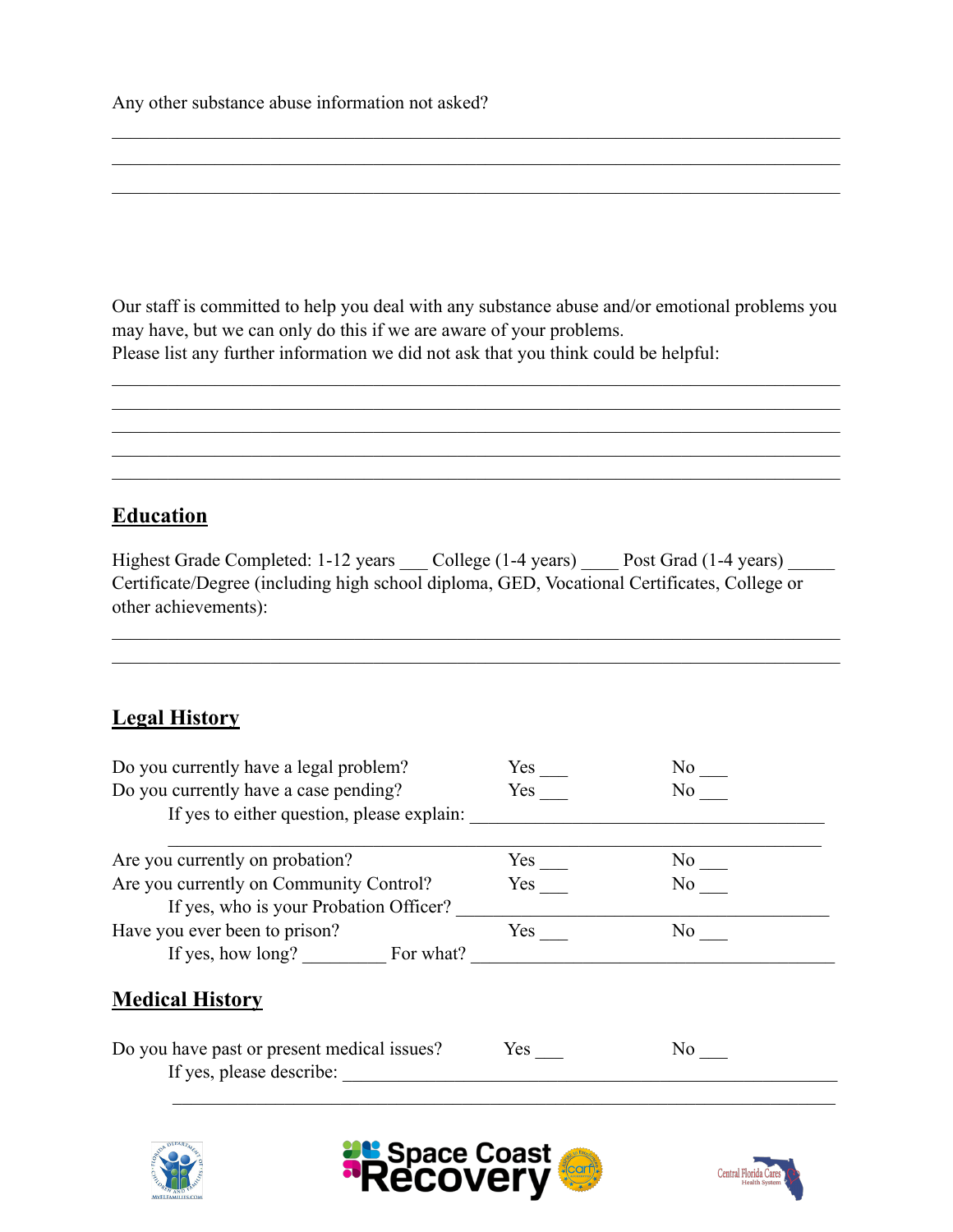#### **Employment History**

### **\*Please note it is MANDATORY that you seek and gain employment if accepted into our Residential Program\***

| Do you currently work?<br>If yes, where?                         | Yes |    |
|------------------------------------------------------------------|-----|----|
| If no, please list where and when you last worked:               |     |    |
| Are you able and willing to work? Yes<br>If not, please explain: |     | No |
| <b>Interviewers Comments</b>                                     |     |    |
|                                                                  |     |    |
|                                                                  |     |    |

#### **I AM CAPABLE OF SELF PRESERVATION:**

To the best of my knowledge, the above is true and accurate. If it is found that any part of your application is not true, you are running the risk of not being accepted into Space Coast Recovery, or being discharged if you have been accepted. If anything changes with the above information, you will notify staff immediately prior to admission.

Please sign and date under **screening** section only.

| <b>Screening</b>                     |      |            |                | <b>Admission</b>       |      |      |
|--------------------------------------|------|------------|----------------|------------------------|------|------|
| <b>Applicant Signature</b>           | Date |            |                | Client Signature       | Date |      |
| Interviewers Signature               | Date |            |                | Intake Staff Signature |      | Date |
| <b>Staff Use ONLY</b>                |      | <b>Yes</b> | N <sub>0</sub> |                        |      |      |
| Not in need of services              |      |            |                |                        |      |      |
| <b>Appropriate for services</b>      |      |            |                |                        |      |      |
| Not appropriate for services at this |      |            |                |                        |      |      |

#### **Admission Type**

**Appropriate for referral elsewhere**

**screening site**

| <b>Voluntary Competent</b>   | <b>Involuntary Competent</b> |
|------------------------------|------------------------------|
| <b>Voluntary Incompetent</b> | Involuntary Incompetent      |